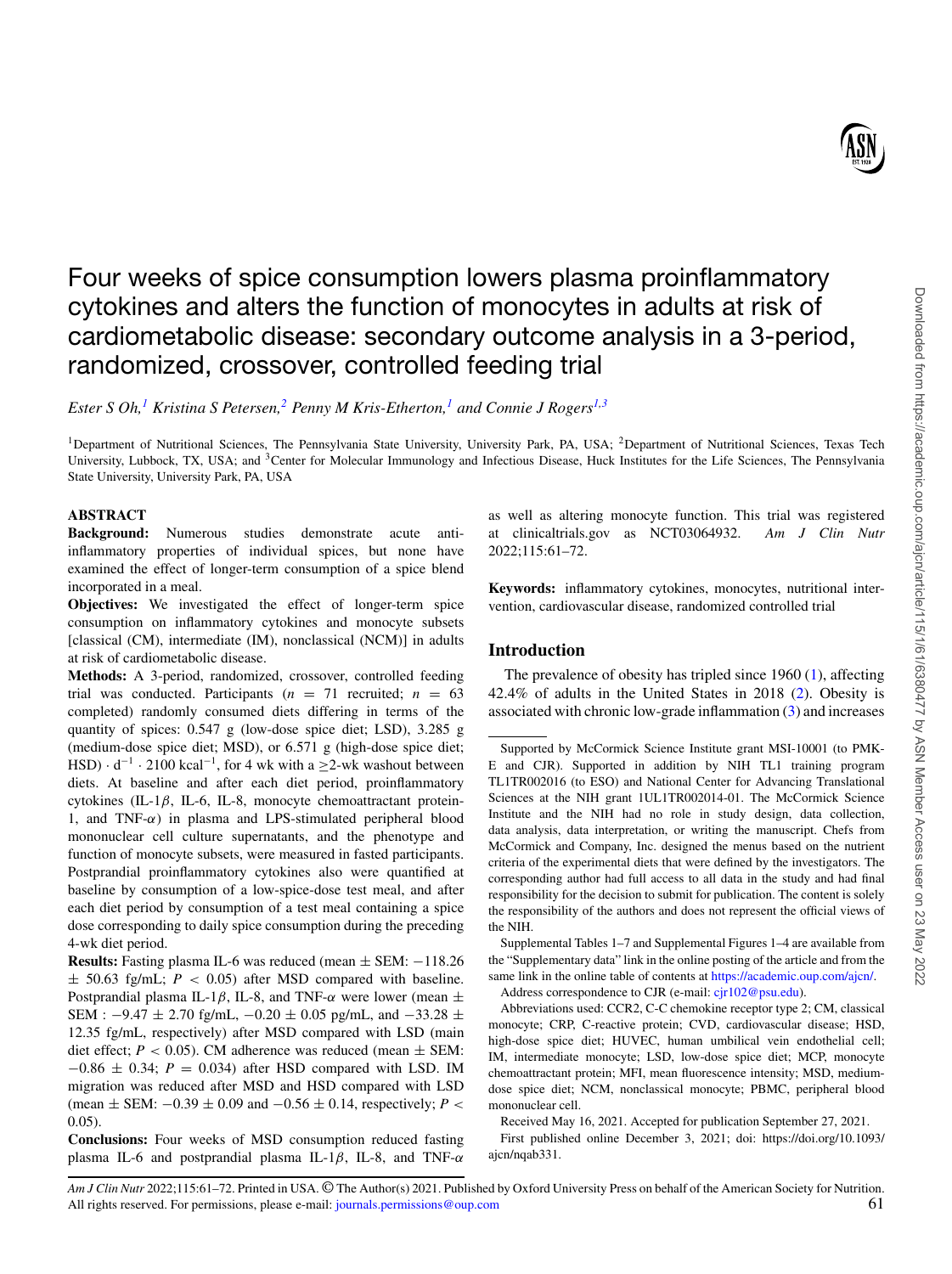the risk of cardiovascular disease (CVD) and atherosclerosis [\(4\)](#page-10-3). Atherosclerosis is the dominant cause of CVD, and monocytes and macrophages play a crucial role in the initiation and progression of atherosclerosis [\(5\)](#page-10-4). Monocytes invade the arterial wall, differentiate into macrophages, and engulf oxidized LDL, ultimately forming foam cells that contribute to atherosclerotic plaque formation [\(5\)](#page-10-4). Monocytes also produce a myriad of inflammatory mediators that contribute to monocyte adherence and invasion into the intima of the arterial wall [\(6\)](#page-10-5).

Three subsets of monocytes are identified in humans by differential surface expression of CD14 (LPS receptor) and CD16 (low-affinity Fc receptor III for IgG): classical (CD14++CD16−; CMs), intermediate  $(CD14^{++}CD16^+;$  IMs), and nonclassical  $(CD14+CD16++; NCMs)$  monocytes [\(7\)](#page-10-6). Each monocyte subset exhibits distinct properties that may confer different roles during the inflammatory response [\(8\)](#page-10-7). CMs express high levels of C-C chemokine receptor type 2 (CCR2) and present the greatest capacity for trans-endothelial migration [\(9,](#page-10-8) [10\)](#page-10-9). IMs have robust proinflammatory responses and may be attracted to atherosclerotic lesions in a CCR5-dependent manner [\(11,](#page-10-10) [12\)](#page-10-11). NCMs patrol the vascular endothelium and can detect damaged cells [\(13\)](#page-10-12). Our recent meta-analysis highlighted the importance of each monocyte subset and their association with cardiometabolic disorders and CVD [\(14\)](#page-10-13). In addition, all monocyte subsets can accumulate intracellular lipids to become foamy monocytes [\(14\)](#page-10-13). Foamy monocytes may have enhanced capacity to infiltrate into early atherosclerotic lesions in a CD11c-dependent manner [\(15\)](#page-10-14), suggesting that foamy monocytes are an additional indicator of atherosclerotic risk. A better understanding of the phenotype and function of monocyte subsets may have important clinical implications for the prevention and treatment of atherosclerosis.

Spices can confer numerous health benefits including a reduction in inflammatory mediators [\(16\)](#page-10-15), which may be mediated by bioactive compounds [\(17\)](#page-10-16). Preclinical and clinical studies have demonstrated anti-inflammatory effects of individual spices, such as cinnamon  $(18, 19)$  $(18, 19)$  $(18, 19)$ , cumin  $(20)$ , and ginger [\(21,](#page-10-20) [22\)](#page-10-21). We previously demonstrated a postprandial antiinflammatory effect of consuming a spice blend (6 g) delivered in a single high-saturated-fat, high-carbohydrate meal in men with overweight/obesity  $(n = 12)$  [\(16\)](#page-10-15). However, no studies to date have examined the effect of longer-term consumption of a spice blend on inflammation. Therefore, this study was designed to *1*) investigate the effect of 4 wk of spice consumption, using 3 doses of a spice blend in an average American diet, on fasting proinflammatory cytokine concentrations and the phenotype and function of monocyte subsets; and *2*) evaluate the effect of 4 wk of spice consumption on postprandial inflammatory responses, in adults with overweight or obesity at risk of CVD.

## **Methods**

# **Participants**

We recruited nonsmoking adults (30–75 y) with overweight or obesity [BMI (in kg/m2): 25–35], elevated waist circumference ( $≥$ 94 cm for men and  $≥$ 80 cm for women), and  $≥$ 1 of the following risk factors for CVD: altered lipid profile (LDL cholesterol > 130 mg/dL, triglyceride  $\geq$  150 mg/dL, or HDL cholesterol  $<$  40 mg/dL for men and  $<$  50 mg/dL for women), elevated C-reactive protein (CRP) (>1 mg/L), elevated blood

pressure (systolic  $\geq$  130 mm Hg or diastolic  $\geq$  85 mm Hg), or elevated fasting glucose ( $\geq$ 100 mg/dL). Exclusion criteria included having diabetes (fasting glucose > 126 mg/dL) or hypertension (systolic blood pressure > 160 mm Hg or diastolic blood pressure > 100 mm Hg); taking any antihypertensive or glucoselowering drugs; having established CVD, stroke, diabetes, liver, kidney, or autoimmune disease; using cholesterol/lipid-lowering medication or supplements (psyllium, fish oil, soy lecithin, and phytoestrogens) and botanicals; pregnancy or lactation; and having weight loss of  $\geq 10\%$  of body weight within 6 mo before enrolling in the study. Participants who self-reported as vegetarians were excluded because the menus reflected an average American diet, which contains meat, poultry, fish, and dairy.

#### **Recruitment, screening, and random assignment**

Participants were recruited between January 2017 and September 2019 through StudyFinder [\(https://studyfinder.psu.edu/\)](https://studyfinder.psu.edu/) and advertisements placed in campus buildings, facilities on campus and in surrounding areas (gyms, churches, supermarkets, coffee shops, etc.), local newspapers and radio stations, and coupon packets sent by mail. Individuals who were on the university email listserv and who participated in previous studies were contacted. Potentially eligible participants were scheduled for a screening visit at the Clinical Research Center on the Pennsylvania State University, University Park campus. Participants fasted for 12 h and abstained from alcohol for 48 h before the screening visit. Height, weight, blood pressure, and waist circumference were measured. Women were asked to provide a urine sample for a pregnancy test. A blood sample was collected and sent to Quest Diagnostics (Pittsburgh, PA) for measurement of liver and kidney function, glucose, lipid/lipoprotein profile, complete blood count, and CRP. After screening, 71 eligible participants were randomly assigned before the baseline visit, using a computer-generated 6-sequence scheme to assign their diet sequence order (www.rand [omization.com\). The randomization code was kept by the kitchen](http://www.randomization.com) staff preparing the meals and the code was broken at the end of the study.

#### **Study design**

The study was a 3-period, randomized, crossover, controlled feeding trial (NCT03064932) that was designed to examine the effect of spice consumption for 4 wk on serum LDL cholesterol as a primary outcome [\(23\)](#page-10-22). To detect an LDL cholesterol difference of 12.5  $\pm$  25.9 mg/dL (mean  $\pm$  within-participant SD) with 90% power ( $\alpha = 0.05$ ), 63 participants were estimated as the necessary sample size using a power calculation for crossover design studies [\(21,](#page-10-20) [24–28\)](#page-10-23). We anticipated a dropout rate of 15%, thus we planned to recruit 74 participants. The outcomes in the current study are all secondary outcomes in the trial. In random order, participants consumed an average American diet containing 3 different doses of a spice blend for 4 wk at each dose: a low-dose spice diet (LSD), a medium-dose spice diet (MSD), or a high-dose spice diet (HSD), with a  $\geq$ 2-wk washout period between each intervention period. There were a total of 4 study visits, including a baseline visit and a study visit after each dietary intervention period (**[Figure 1](#page-2-0)**). A 7-d rotating meal plan was designed in 300-kcal increments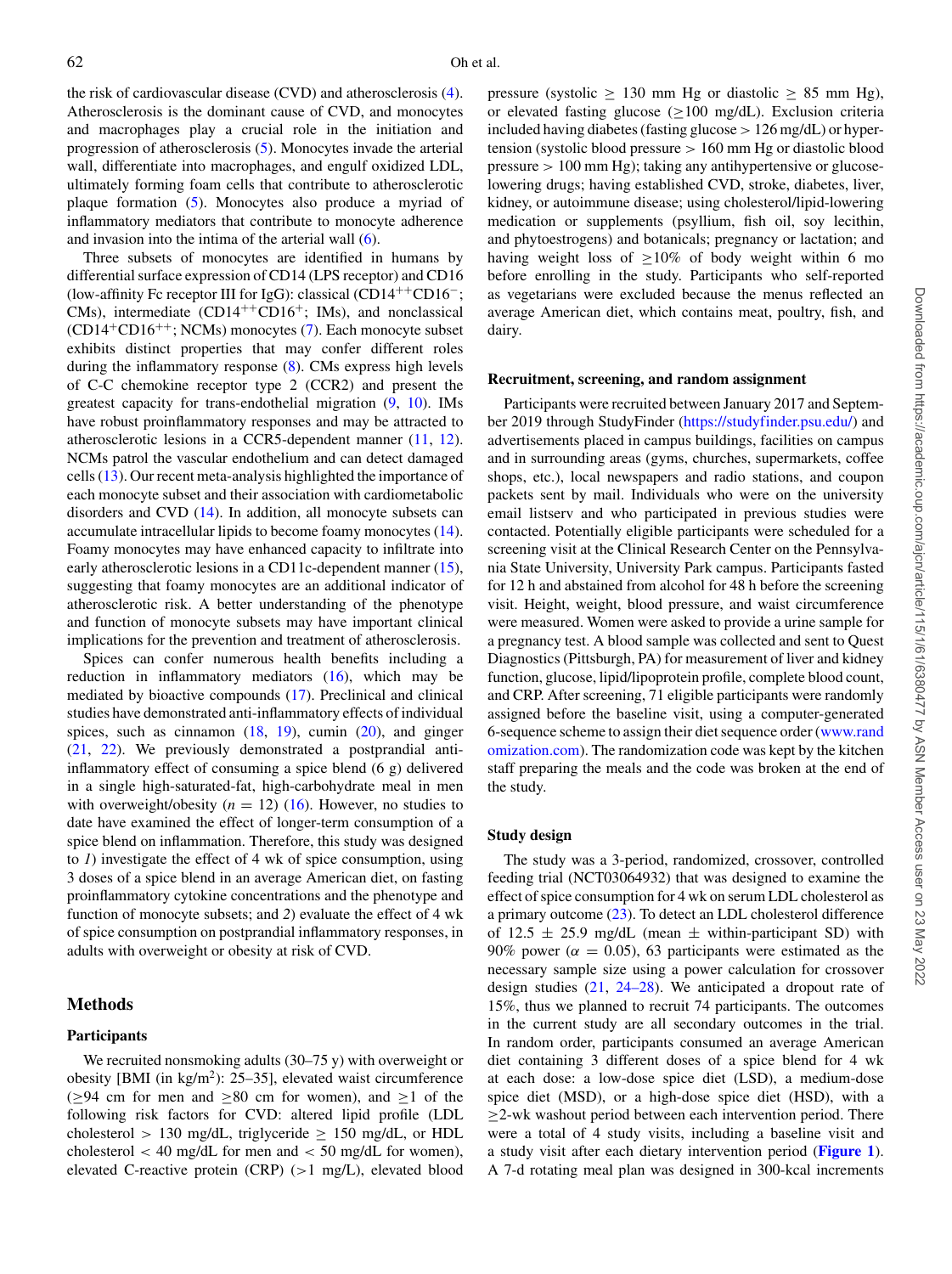<span id="page-2-0"></span>

**FIGURE 1** Study design used to examine the effect of consuming an LSD, MSD, and HSD for 4 wk in adults at risk of cardiometabolic disease. HSD, high-dose spice diet; LSD, low-dose spice diet; MSD, medium-dose spice diet.

(1800–3900 kcal/d) for weight maintenance (**Supplemental Table 1**). All food was prepared in the metabolic kitchen at the Pennsylvania State University. Participants were provided with meals daily Monday through Friday and all of their weekend meals were distributed on Friday. **[Table 1](#page-2-1)** shows the average daily nutrient profile of the background diet based on 2100 kcal/d. Energy requirements were calculated using the Harris–Benedict equation [\(29\)](#page-10-24). Each participant's body weight was monitored daily when they picked up their food. The calorie amounts were adjusted so that the participants maintained their body weight throughout the duration of the study. **[Table 2](#page-3-0)** shows the mean composition of the spice blend in the LSD, MSD, and HSD over the 7-d menu based on 2100 kcal/d. Based on the different daily calorie intakes, the spice intake ranged from 0.450 to 1.025 g/d, 2.715 to 5.785 g/d, and 5.430 to 11.571 g/d for the LSD, MSD, and HSD, respectively (**Supplemental Table 2**). Compliance was monitored by the metabolic kitchen managers using daily checklists to determine if/how much food was uneaten. Participants were allowed to consume noncaloric beverages ad libitum; however, caffeinated beverages and alcoholic drinks were limited to 5 cups/d (<1184 mL/d) and 2 drinks/wk, respectively. The spices were chosen based on previous studies that reported benefits on CVD and inflammatory outcomes [\(24,](#page-10-23) [27,](#page-10-25) [30,](#page-10-26) [31\)](#page-10-27), and are among the most widely consumed spices in the United States [\(32,](#page-10-28) [33\)](#page-10-29). Thus, the blend of spices used could be feasibly consumed in the average American diet. The dosages of spices were chosen to

<span id="page-2-1"></span>**TABLE [1](#page-2-2)** The nutrient profile of the background study diet<sup>1</sup>

| Nutrient profile                 | Values |
|----------------------------------|--------|
| Carbohydrate <sup>2</sup>        | 50     |
| Protein $2$                      | 17     |
| Total fat <sup>2</sup>           | 33     |
| Saturated fat <sup>2</sup>       | 11     |
| Monounsaturated fat <sup>2</sup> | 11     |
| Polyunsaturated fat <sup>2</sup> | 8      |
| Fiber, g/d                       | 22     |
| Sodium, mg/d                     | 3023   |

<span id="page-2-2"></span><sup>1</sup>Based on the 2100-kcal/d diet.

<span id="page-2-3"></span>2Percentage of total calories.

include dosages below, near, and above the average daily spice consumption per capita in the United States in 2015 (mean: 4.5 g/d) [\(33,](#page-10-29) [34\)](#page-11-0). The meal plan contained the same foods for all test diets and only varied in the quantity of spices provided; thus, the micronutrient and macronutrient profiles of all test diets were identical.

All the experiments in this study were performed with the approval of the Institutional Review Board of the Pennsylvania State University, University Park campus (STUDY00003603).

#### **Meal challenge test**

In men and postmenopausal women, a meal challenge test was conducted at baseline and at the end of each 4-wk dietary intervention period [\(Figure 1\)](#page-2-0) to evaluate the effect of 4 wk of spice consumption on postprandial proinflammatory cytokine concentrations in plasma. Premenopausal women were excluded from the meal challenge test in order to exclude the possible effect of estrogen on inflammatory processes [\(35\)](#page-11-1). The participants consumed a ∼1200-kcal standardized test meal containing ∼33% kcal from fat and 49% kcal from carbohydrate (**Supplemental Table 3**). The test meal contained either a low (0.613 g), a medium (3.675 g), or a high (7.350 g) dose of a spice blend (cardamom, cinnamon, coriander, cumin, garlic, ginger, paprika, red pepper, turmeric) (**Supplemental Table 4**). The test meal at baseline was a low-dose spice meal (0.613 g). The dose of the spice blend in the test meal after each intervention period corresponded to the dose of the spice blend in the diet that the participants consumed for the prior 4-wk intervention period (i.e., low-dose spice meal after LSD, medium-dose spice meal after MSD, high-dose spice meal after HSD). The test meal was chicken tikka masala and an apple pie yogurt parfait. At baseline and at the end of each intervention period, a premeal blood sample was collected, and participants were asked to consume the test meal within 15 min. After the meal consumption, blood samples were collected at timed intervals (30, 60, 120, 180, and 240 min).

## **Blood sample collection**

Fasting blood samples were collected in sterile EDTA (K2) coated blood tubes (BD Biosciences) at baseline and at the end of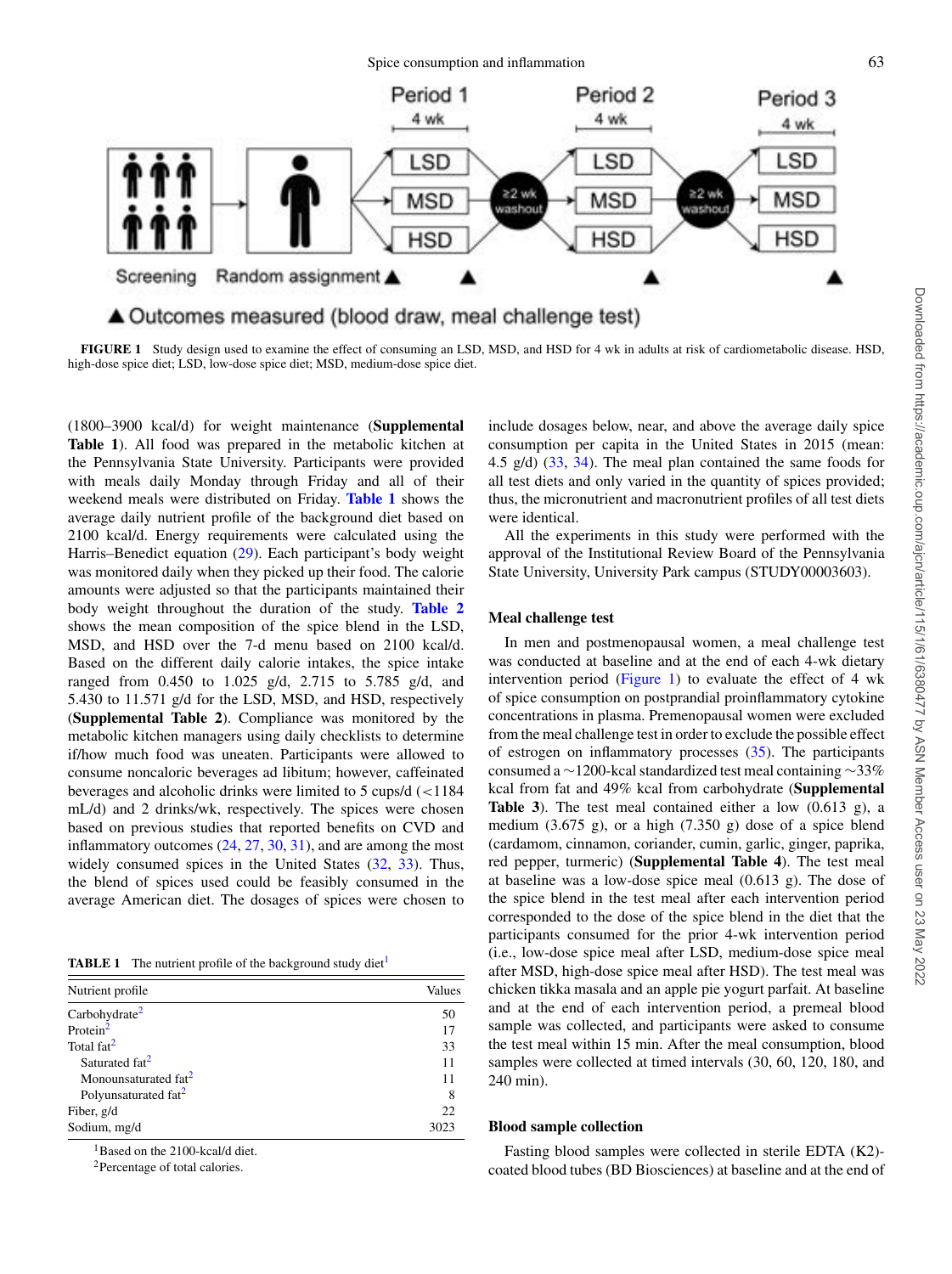<span id="page-3-0"></span>**TABLE 2** Mean composition of the spice blend over the 7-d menu based on 2100 kcal/d<sup>1</sup>

| Spices, g/d (% of total dose) | <b>LSD</b>    | <b>MSD</b>   | <b>HSD</b>    |
|-------------------------------|---------------|--------------|---------------|
| Cinnamon                      | 0.099(18.55)  | 0.595(18.51) | 1.190 (18.51) |
| Coriander                     | 0.069(12.98)  | 0.417(12.96) | 0.833(12.96)  |
| Ginger                        | 0.055(10.23)  | 0.328(10.21) | 0.656(10.21)  |
| Cumin                         | 0.045(8.42)   | 0.270(8.40)  | 0.540(8.40)   |
| Parsley                       | 0.041(7.72)   | 0.238(7.42)  | 0.477(7.42)   |
| Black pepper                  | 0.039(7.36)   | 0.239(7.45)  | 0.479(7.45)   |
| Garlic                        | 0.028(5.25)   | 0.174(5.42)  | 0.348(5.42)   |
| Turmeric                      | 0.026(4.88)   | 0.156(4.87)  | 0.313(4.87)   |
| Onion powder                  | 0.026(4.85)   | 0.156(4.85)  | 0.311(4.85)   |
| Paprika                       | 0.020(3.80)   | 0.122(3.79)  | 0.244(3.79)   |
| Chili powder                  | 0.014(2.67)   | 0.086(2.67)  | 0.171(2.67)   |
| Rosemary                      | 0.013(2.41)   | 0.080(2.50)  | 0.161(2.50)   |
| Cilantro                      | 0.013(2.38)   | 0.076(2.38)  | 0.153(2.38)   |
| Oregano                       | 0.013(2.35)   | 0.075(2.35)  | 0.151(2.35)   |
| Basil                         | 0.011(2.13)   | 0.068(2.13)  | 0.137(2.13)   |
| Red pepper                    | 0.009(1.59)   | 0.051(1.59)  | 0.102(1.59)   |
| Thyme                         | 0.008(1.50)   | 0.050(1.57)  | 0.101(1.57)   |
| Bayleaf                       | 0.006(1.21)   | 0.040(1.25)  | 0.080(1.25)   |
| Cardamom                      | 0.004(0.76)   | 0.024(0.76)  | 0.049(0.76)   |
| Sesame seeds                  | 0.002(0.44)   | 0.014(0.44)  | 0.029(0.44)   |
| Sage                          | 0.002(0.33)   | 0.011(0.33)  | 0.021(0.33)   |
| Poppy seeds                   | 0.001(0.22)   | 0.007(0.22)  | 0.014(0.22)   |
| Dill weed                     | < 0.001(0.08) | 0.003(0.08)  | 0.005(0.08)   |
| Allspice                      | < 0.001(0.08) | 0.003(0.08)  | 0.005(0.08)   |
| Total                         | 0.547         | 3.285        | 6.571         |

<sup>1</sup>HSD, high-dose spice diet; LSD, low-dose spice diet; MSD, medium-dose spice diet.

<span id="page-3-1"></span>each intervention period to measure proinflammatory cytokines in plasma and culture supernatants from LPS-stimulated peripheral blood mononuclear cells (PBMCs), and the distribution, phenotype, adherence, and migratory capacity of monocyte subsets. In addition, blood samples were collected before and after the meal challenge test ( $\leq$ 4 h after meal consumption) to evaluate the effect of 4 wk of spice consumption on postprandial proinflammatory cytokine concentrations in plasma. Both fasting and postprandial plasma was dispensed into microcentrifuge tubes and frozen at −80◦C until analysis.

#### **Proinflammatory cytokine secretion assay**

PBMCs were isolated from blood as previously described [\(16,](#page-10-15) [36\)](#page-11-2). PBMCs ( $2 \times 10^5$ /mL) were stimulated with 0.625 μg LPS/mL (Sigma-Aldrich) in round-bottomed 96-well plates, and supernatants were harvested after 4 h incubation and frozen at −80◦C until analysis.

#### **Measurement of proinflammatory cytokine concentrations**

Cytokines and chemokines  $[IL-1\beta, IL-6, IL-8, TNF-\alpha, and$ monocyte chemoattractant protein (MCP)-1] in plasma and culture supernatants were measured using the V-PLEX Proinflammatory Panel 1 Human Kit and V-PLEX Human MCP-1 kit (Meso Scale Diagnostics) as per manufacturers' instructions. For the data points below the detection range, half of the lower limit of detection was used as the values in the analyses. Highsensitivity CRP was measured using a Cobas C311 chemistry analyzer (Roche Diagnostics) in the Biomarker Core Laboratory at the Pennsylvania State University.

## **Monocyte trans-endothelial migration assay**

The monocyte trans-endothelial migration assay was performed by following a modified version of a previously described protocol [\(9,](#page-10-8) [10\)](#page-10-9). Briefly, human umbilical vein endothelial cells (HUVECs) (ATCC) were grown in endothelial growth medium [vascular cell basal medium (ATCC) and endothelial cell growth medium plus vascular endothelial growth factor (VEGF) (ATCC)], and seeded onto fibronectin-coated transwell migration inserts (Corning Inc.) at a density of  $1 \times 10^5$  HUVECs/cm<sup>2</sup> membrane area. Migration medium with or without 2.5 ng/mL TNF- $\alpha$ (R&D systems) was added into the dish below the transwell insert. PBMCs in 500 μL of migration medium were placed inside each transwell insert. After 6 h of incubation at 37◦C, supernatants containing nontransmigrated PBMCs (floating) were obtained. Transmigrated PBMCs (transmigrated) were obtained from the lower compartment. The PBMCs adhering to the HUVEC monolayer (adherent) were obtained together with the HUVECs by brief trypsinization. Cells from the 3 compartments were stained with fluorescently labeled antibodies for the identification of monocyte subsets. Monocyte adherence or transmigration was represented as an index of adherence or migration, calculated for each monocyte subset by dividing the number of adherent or transmigrated cells in the TNF-α-containing well by the number of adherent or transmigrated cells in the control well. The monocyte trans-endothelial migration was measured in 6 participants (all were women; mean age: 38.5 y; mean BMI: 31.5).

## **Flow cytometric analysis**

PBMCs and whole blood were stained with fluorescencelabeled antibodies as previously described [\(36,](#page-11-2) [37\)](#page-11-3). Antibodies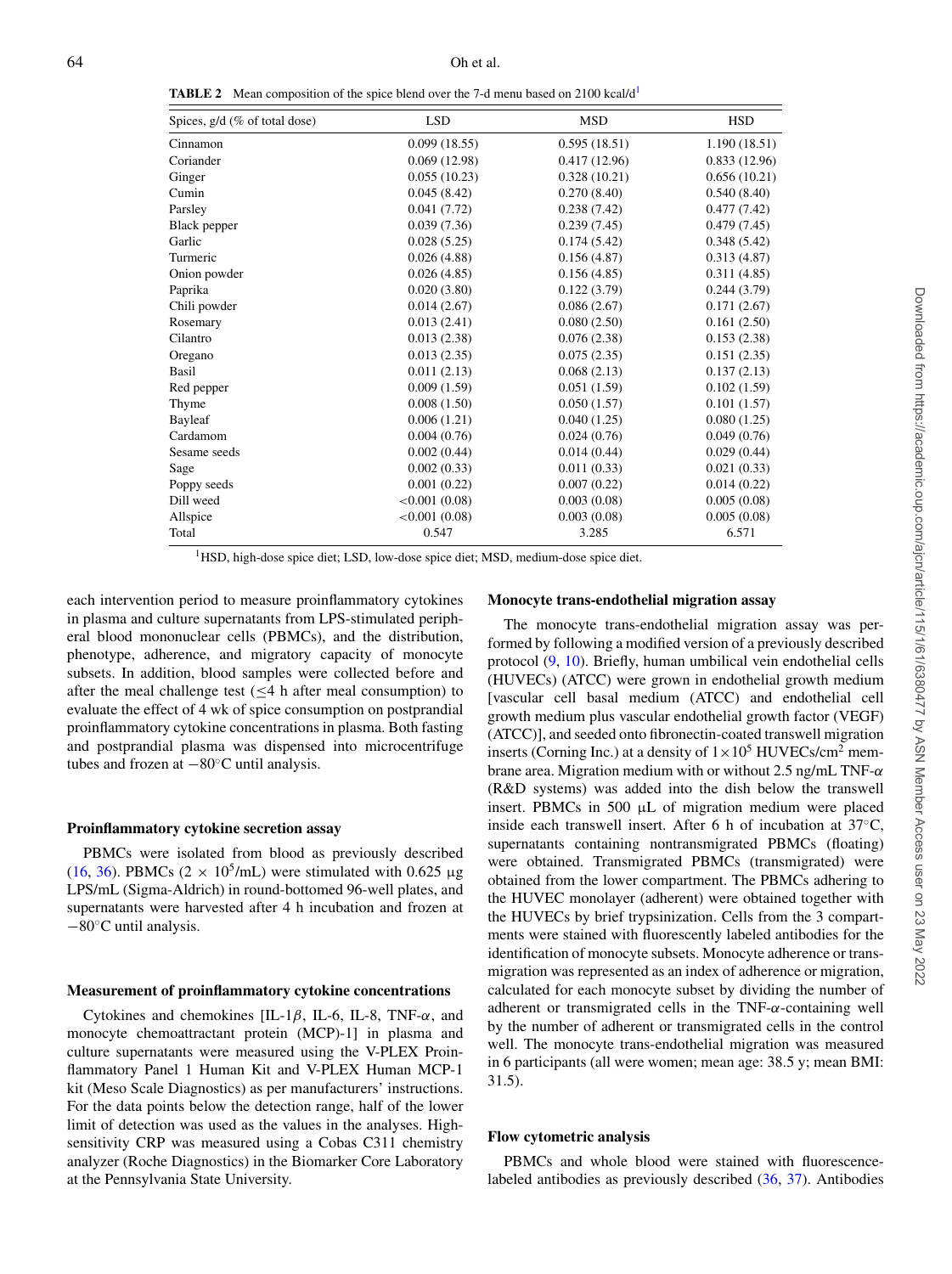included CD3, CD11b, CD11c, CD14, CD16, CD18, CD19, CD45, CD49d, CD56, CD62L, CD66, CD162, CD192, CD195, and human leukocyte antigen-DR isotype (HLA-DR). Antibody isotype controls included mouse IgG1 and mouse IgG2a. Whole blood was stained with Nile red using a Lipid Droplets Fluorescence Assay Kit (Cayman Chemical Company) to measure foamy monocytes, i.e., monocytes containing intracellular lipid droplets. A total of 300,000 events were acquired using a BD LSR-Fortessa (BD Biosciences). Data were analyzed and plotted using FlowJo 10 (FlowJo, LLC). The gating strategies to identity monocyte subsets in whole blood and PBMCs are presented in **Supplemental Figures 1** and **2**, respectively. The distribution of monocyte subsets and the expression of adhesion molecules and chemokine receptors on monocytes were measured in 23 participants (48% women; mean age: 42.5 y; mean BMI: 28.7). Foamy monocytes and CD11c expression were measured in 12 participants (82% women; mean age: 41.9 y; mean BMI: 31.4).

#### **Statistical analyses**

Statistical analyses were performed using SAS version 9.4 (SAS Institute). Q-Q plot assessment was used to confirm the normality of the data. Residual-versus-predicted value plot assessment was used to confirm the equal variance of the data. Data points that were >3SDs from the mean were regarded as outliers and removed. A mixed-models procedure for repeated measures was used to test the effect of treatment (diet) on each outcome. For the outcomes assessed in fasted participants (cytokine concentrations in plasma and PBMC culture supernatants; percentages of CMs, IMs, and NCMs; percentage of foamy monocytes; surface expression of adhesion molecules and chemokine receptors on monocytes; and adherence and migration indexes), change from baseline was calculated by subtracting measurements taken at baseline from post-intervention period values. The baseline values (single measurements at the beginning of the trial) were included in the model as a fixed effect. We evaluated both between- and within-diet differences using change from baseline values. For postprandial cytokine concentrations in plasma, change from the premeal value was calculated by subtracting measurements taken before the ingestion of the test meal from the postprandial values. We evaluated the effects of time, diet, and time-by-diet interaction on the change from the premeal value. For outcomes measured in a fasted and a postprandial state, participant was included as a random effect and sex was included as a fixed effect. To detect a carryover effect, the diet-by-period interaction was included as a fixed effect. When no diet-by-period interaction was detected, diet-by-period was removed from the model. Selection of model covariance structures was based on optimizing fit statistics, which was evaluated as the lowest Bayesian Information Criterion. In cases where a significant between-diet effect was detected, a Tukey–Kramer post hoc test was performed to correct for multiple comparisons. Spearman correlation was used to evaluate the association between the percentage of foamy monocytes and CD11c expression for each monocyte subset. In SAS, the effect of diet on each outcome was assessed using PROC MIXED and the aforementioned correlations were assessed using PROC CORR. Statistical significance was accepted at *P* < 0.05 for all outcomes. Graphs were plotted using Prism version 7

<span id="page-4-1"></span>**TABLE 3** Baseline characteristics of participants who completed the trial<sup>1</sup>

| Characteristic                            | Values                         |
|-------------------------------------------|--------------------------------|
| Age, y                                    | $45.3 \pm 11.2$ (30–67)        |
| Male $n/$ female $n$                      | 28/35                          |
| BMI, $\text{kg/m}^2$                      | $29.6 \pm 3.0$ (25.0–35.7)     |
| Waist circumference, cm                   | $102.2 \pm 7.1 (88 - 117)$     |
| Blood pressure, mm Hg                     |                                |
| Systolic                                  | $130.1 \pm 12.8$ (106–162)     |
| Diastolic                                 | $81.4 \pm 10.3$ (61-102)       |
| Glucose, mg/dL                            | $99.6 \pm 7.3$ (80.5–123.5)    |
| Insulin, µU/mL                            | $11.7 \pm 6.4$ (3.9–35.4)      |
| Total cholesterol, mg/dL                  | $192.9 \pm 33.2$ (131.5–271.5) |
| HDL cholesterol, mg/dL                    | $49.4 \pm 11.8$ (31.3–77.6)    |
| LDL cholesterol, mg/dL                    | $126.2 \pm 27.8$ (78.4–188.6)  |
| Triglyceride, mg/dL                       | $112.0 \pm 50.7(31.0 - 284.5)$ |
| High-sensitivity C-reactive protein, mg/L | $3.0 \pm 2.8$ (0.3–13.2)       |

<span id="page-4-0"></span> $1n = 63$ . Values are mean  $\pm$  SD (range).

(GraphPad). Descriptive data are reported as mean  $\pm$  SD. Values in the figures are reported as mean  $\pm$  SEM.

## **Results**

#### **Participants and baseline characteristics**

**Supplemental Figure 3** provides a diagram of the flow of participants through the study. Briefly, 223 participants were assessed for eligibility via phone screening; 113 were screened for eligibility based on biochemical parameters; 71 were randomly assigned; and 63 completed the trial. The dropout rate after random assignment of eligible participants was 11%.

Participants self-reported that they consumed all of the provided foods on 94% of the study days. Diet compliance was comparable across the 3 study periods (93%, period 1; 94%, period 2; 95%, period 3) and on each of the diets (94% for the LSD, MSD, and HSD).

**[Table 3](#page-4-1)** shows the baseline characteristics of the study participants who completed the trial. The participants included 28 men and 35 women (age:  $45.3 \pm 11.2$  y) with overweight or obesity (BMI:  $29.6 \pm 3.0$ ) and increased waist circumference  $(102.2 \pm 7.1 \text{ cm})$ . There was a wide range in blood pressure and biochemical measures among participants because only 1 additional risk factor for CVD was required as per the inclusion criteria. **Supplemental Table 5** presents the baseline characteristics of the study participants that were included in the meal challenge test.

## **Fasting proinflammatory cytokine concentrations in plasma and culture supernatants**

No evidence of a carryover effect was observed in cytokine concentrations in plasma and culture supernatants. No significant between-diet differences were observed in any plasma cytokine (**[Figure 2](#page-5-0)**A–E, **Supplemental Table 6**) and no significant withindiet differences were observed in plasma IL-1 $\beta$ , IL-8, MCP-1, and TNF- $\alpha$  [\(Figure 2A](#page-5-0), C–E) in fasted participants. However, there was a significant reduction from baseline in plasma IL-6 after MSD consumption (−118.26 ± 50.63 fg/mL; *P* < 0.05) [\(Figure 2B](#page-5-0), Supplemental Table 6).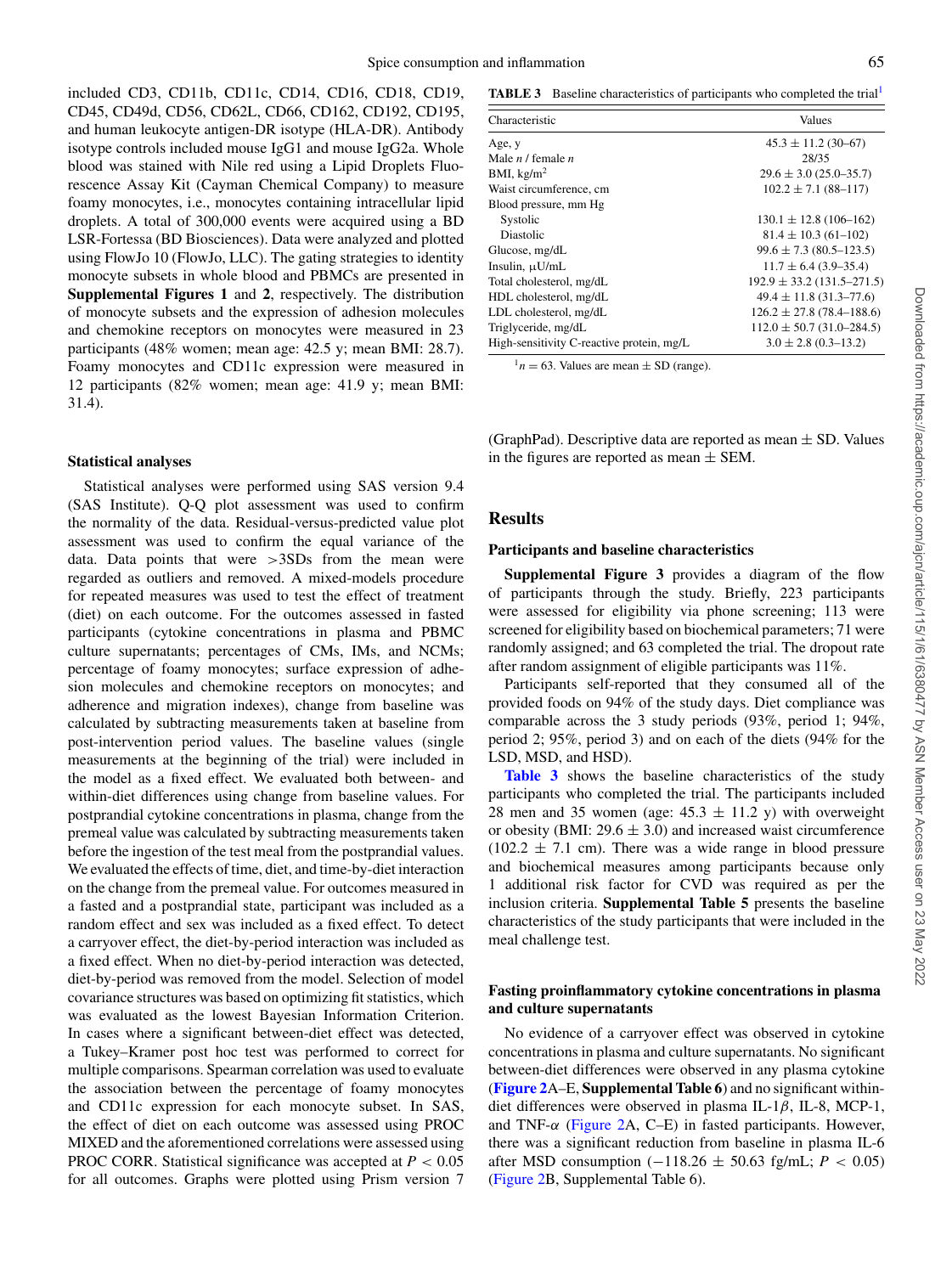<span id="page-5-0"></span>

**FIGURE 2** Change in plasma IL-1 $\beta$  (A), IL-6 (B), IL-8 (C), MCP-1 (D), and TNF- $\alpha$  (E) concentrations and change in IL-1 $\beta$  (F), IL-6 (G), IL-8 (H), MCP-1 (I), and TNF-α (J) secretion from LPS-stimulated peripheral blood mononuclear cells after consuming an L, M, and H for 4 wk in fasted adults at risk of cardiometabolic disease. Labeled means without a common letter differ, *P* < 0.05. <sup>∗</sup>Significant change from baseline, *P* < 0.05. Data are mean ± SEM. *n* = 63. H, high-dose spice diet; L, low-dose spice diet; M, medium-dose spice diet; MCP, monocyte chemoattractant protein.

There were no significant between-diet differences in IL-1 $\beta$ , IL-8, MCP-1, and TNF-α secretion from LPS-stimulated PBMCs collected from fasted participants [\(Figure 2F](#page-5-0), H–J, Supplemental Table 6). However, there was a significant main effect of diet on IL-6 secretion [\(Figure 2G](#page-5-0), Supplemental Table 6) ( $P = 0.036$ ). IL-6 secretion was significantly lower  $(-202.06 \pm 86.04 \text{ pg/mL})$ ;  $P = 0.041$ ) after MSD consumption than after HSD consumption, but not compared with LSD in fasted participants. No change from baseline was observed for any cytokine after consuming any of the diets [\(Figure 2F](#page-5-0)–J, Supplemental Table 6).

# **Postprandial proinflammatory cytokine concentrations in plasma**

A carryover effect was observed in postprandial plasma IL-1 $\beta$ and TNF- $\alpha$  concentrations. There was a significant main effect of time on postprandial plasma IL-1 $\beta$  ( $P < 0.001$ ), IL-6 ( $P <$ 0.001), IL-8 (*P* = 0.015), MCP-1 (*P* < 0.001), and TNF-α (*P* < 0.001) (**[Figure 3](#page-6-0)**A–E, **Supplemental Table 7**). There was a significant main effect of diet on postprandial plasma IL-1β (*P*  $= 0.012$ ), IL-8 ( $P = 0.020$ ), and TNF- $\alpha$  ( $P = 0.009$ ) [\(Figure 3A](#page-6-0), C, E, Supplemental Table 7), but not on plasma IL-6 and MCP-1 [\(Figure 3B](#page-6-0), D, Supplemental Table 7). Mean postprandial plasma IL-1 $\beta$ , IL-8, and TNF- $\alpha$  concentrations were significantly lower  $(-9.47 \pm 2.70 \text{ fg/mL}, -0.20 \pm 0.05 \text{ pg/mL}, \text{and } -33.28 \pm 12.35$ fg/mL, respectively;  $P = 0.008$ ,  $P = 0.015$ , and  $P = 0.013$ , respectively) after consuming a medium-dose spice test meal containing 3.675 g of spices after 4 wk on the MSD intervention than after consuming a low-dose spice test meal containing 0.613 g of spices after 4 wk on the LSD intervention.

## **Distribution of monocyte subsets**

A representative dot plot shows the CD14-versus-CD16 staining and gating strategy used to identify CMs, IMs, and NCMs in fasted participants (**[Figure 4](#page-7-0)**A). No evidence of a carryover effect was observed in percentage of circulating monocyte subsets. Using between-diet analysis, a significant main effect of diet on the percentage of CMs [\(Figure 4B](#page-7-0)) ( $P =$ 0.031), IMs [\(Figure 4C](#page-7-0)) ( $P = 0.044$ ), and NCMs [\(Figure 4D](#page-7-0)) ( $P$  $= 0.016$ ) was observed (Supplemental Table 6). The percentage of CMs was significantly reduced  $(-5.81\% \pm 2.06\%; P =$ 0.028) after consuming HSD compared with MSD, but not compared with LSD. The percentage of IMs was significantly reduced ( $-1.33\%$  ± 0.60%; *P* = 0.034) after consuming MSD, but not HSD, compared with LSD. The percentage of NCMs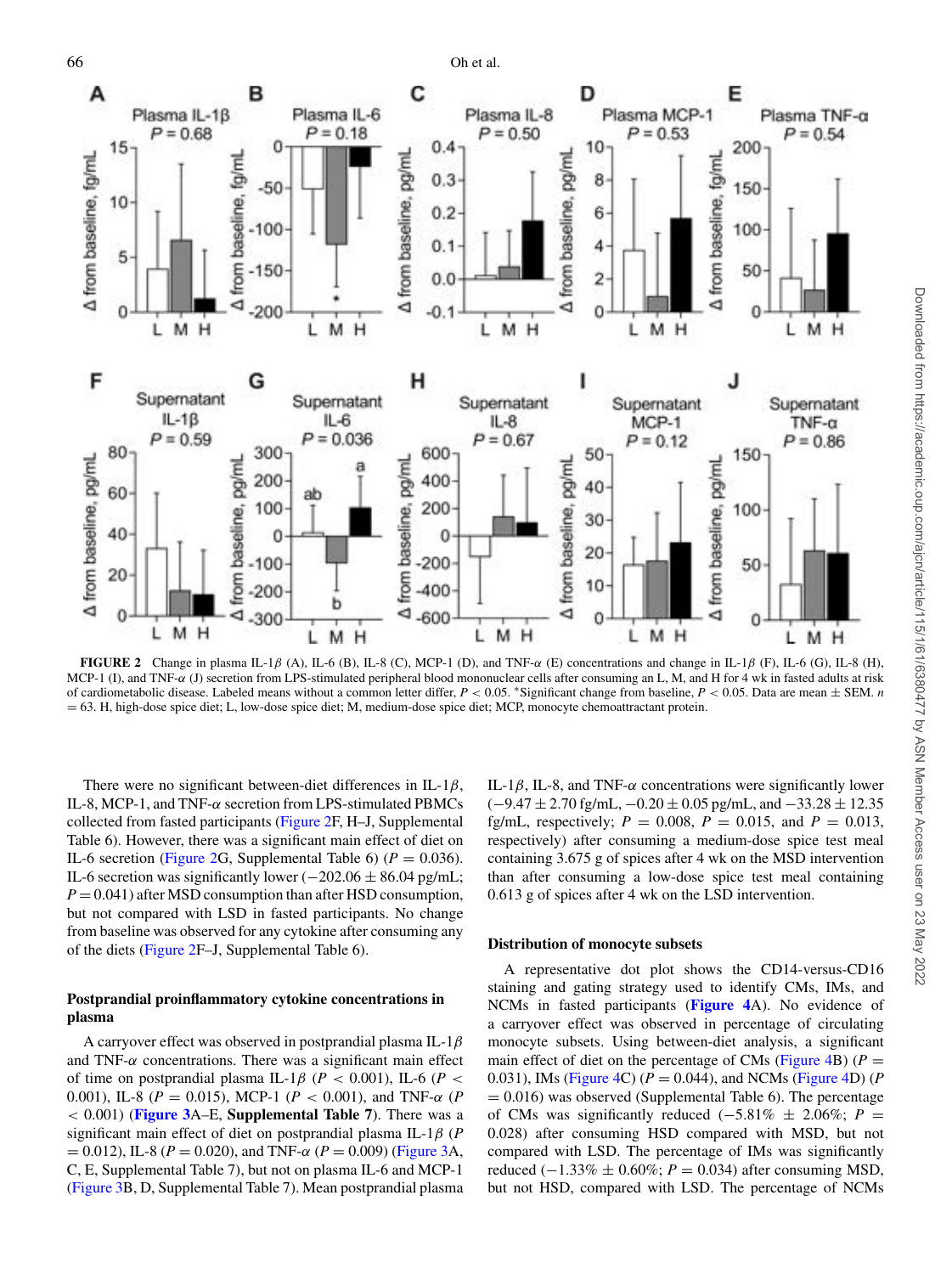<span id="page-6-0"></span>

**FIGURE 3** Change in postprandial plasma IL-1β (A), IL-6 (B), IL-8 (C), MCP-1 (D), and TNF-α (E) concentrations after test meal ingestion after LSD, MSD, and HSD consumption for 4 wk in adults at risk of cardiometabolic disease. Data are mean  $\pm$  SEM.  $n = 43$ . HSD, high-dose spice diet; LSD, low-dose spice diet; MCP, monocyte chemoattractant protein; MSD, medium-dose spice diet.

was significantly increased  $(5.58\% \pm 1.92\%; P = 0.012)$  after consuming HSD compared with MSD, but not compared with LSD. Using within-diet analysis, after consuming the HSD, there was a reduction from baseline in the percentage of CMs  $(-4.53\% \pm 2.45\%; P < 0.05)$  and an increase from baseline in the percentage of NCMs  $(4.61\% \pm 2.29\%; P < 0.05)$  [\(Figure 4B](#page-7-0), D, Supplemental Table 6).

# **Foamy monocytes and the expression of CD11c on monocyte subsets**

No evidence of a carryover effect was observed in the percentage of foamy monocytes and their surface expression of CD11c. There was a positive correlation between the percentage of foamy monocytes and the mean fluorescence intensity (MFI) of CD11c among the total monocyte population ( $r = 0.48; P =$ 0.003), CMs ( $r = 0.45$ ;  $P = 0.006$ ), IMs ( $r = 0.41$ ;  $P = 0.014$ ), and NCMs  $(r = 0.44; P = 0.007)$  in fasted participants (data pooled from participants after 4 wk on all 3 diets) (**[Figure 5](#page-8-0)**A–D).

Using between-diet analysis, no significant effect of diet was observed on the percentage of foamy monocytes among total monocytes or within each monocyte subset [\(Figure 5E](#page-8-0), Supplemental Table 6). However, using within-diet analysis, after consuming the MSD, there was a reduction from baseline in the percentage of foamy monocytes in the total monocyte population (−36.43 ± 9.82 MFI; *P* < 0.05); in CMs (−36.66 ± 10.42 MFI; *P* < 0.05); in IMs (−35.21 ± 9.88 MFI; *P* < 0.05); and in NCMs (−31.06 ± 10.13 MFI; *P* < 0.05) [\(Figure 5E](#page-8-0), Supplemental Table 6).

Between-diet analysis showed a significant main effect of diet on CD11c expression on total monocytes  $(P = 0.012)$ , CMs ( $P = 0.016$ ), IMs ( $P = 0.041$ ), and NCMs ( $P = 0.010$ ) [\(Figure 5F](#page-8-0), Supplemental Table 6). There was a greater reduction in CD11c expression on total monocytes after consuming MSD than after consuming HSD ( $-5.18 \pm 1.69$  MFI;  $P = 0.010$ ), but not compared with LSD; on CMs after consuming MSD than after consuming HSD ( $-4.99 \pm 1.65$  MFI;  $P = 0.012$ ), but not compared with LSD; and on NCMs after consuming LSD and MSD than after consuming HSD ( $-6.20 \pm 2.64$  and −5.87 ± 2.03 MFI, respectively; *P* = 0.016 and *P* = 0.040, respectively) [\(Figure 5F](#page-8-0), Supplemental Table 6). Using withindiet analysis, there was a significant reduction from baseline in CD11c expression on total monocytes after consuming LSD and MSD (−6.12 ± 2.62 and −7.40 ± 2.68 MFI, respectively; *P* < 0.05), on CMs after consuming LSD and MSD ( $-5.83 \pm 2.72$ ) and  $-7.13 \pm 2.80$  MFI, respectively; *P* < 0.05), on IMs after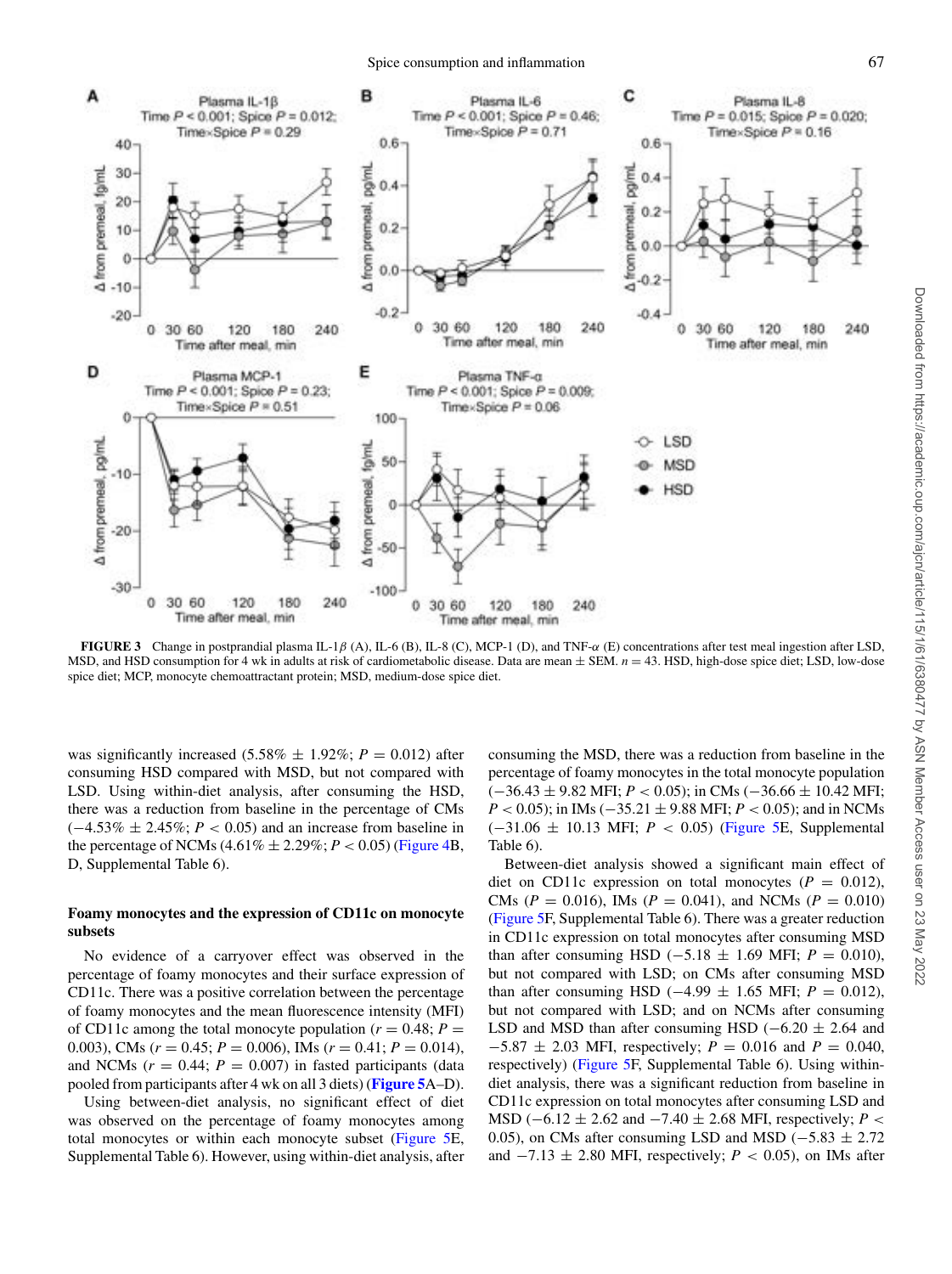<span id="page-7-0"></span>

**FIGURE 4** Change in the percentage of monocyte subsets after consuming L, M, and H for 4 wk in fasted adults at risk of cardiometabolic disease. (A) Representative dot plot of CD14 and CD16 expression and the gate of monocyte subsets. (B–D) Change in the percentages of (B) CMs, (C) IMs, and (D) NCMs after spice consumption. Labeled means without a common letter differ, *P* < 0.05. <sup>∗</sup>Significant change from baseline, *P* < 0.05. Data are mean ± SEM. *n* = 23. CM, classical monocyte; H, high-dose spice diet; IM, intermediate monocyte; L, low-dose spice diet; M, medium-dose spice diet; NCM, nonclassical monocyte.

consuming LSD and MSD ( $-7.84 \pm 4.61$  and  $-8.54 \pm 3.46$  MFI, respectively;  $P < 0.05$ ), and on NCMs after consuming LSD and MSD (−6.37 ± 2.24 and −6.70 ± 2.48 MFI, respectively; *P* < 0.05) [\(Figure 5F](#page-8-0), Supplemental Table 6).

# **The expression of adhesion molecules and chemokine receptors on monocyte subsets**

Evidence of a carryover effect was detected in CCR2 expression on NCMs. Between-diet analysis showed no main effect of diet on CCR2 expression in CMs (**[Figure 6](#page-9-0)**A, Supplemental Table 6), but a significant main effect of diet on CCR2 expression in IMs ( $P = 0.037$ ) and in NCMs ( $P = 0.002$ ) [\(Figure 6B](#page-9-0), C, Supplemental Table 6). There was a greater expression of CCR2 in IMs after consuming HSD, but not MSD, than after consuming LSD (12.05  $\pm$  4.97  $\times$  10<sup>3</sup> MFI;  $P = 0.031$ ); and in NCMs after consuming MSD, but not HSD, than after consuming LSD (1.04  $\pm$  0.36  $\times$  10<sup>3</sup> MFI; *P* = 0.002). Within-diet analysis showed that there was a significant increase from baseline in CCR2 expression in IMs after consuming HSD (10.52  $\pm$  6.36  $\times$  $10^3$  MFI;  $P < 0.05$ ) and in NCMs after consuming MSD (0.89)  $\pm$  0.34  $\times$  10<sup>3</sup> MFI; *P* < 0.05) [\(Figure 6B](#page-9-0), C, Supplemental Table 6).

No other significant between- and within-diet differences were observed on the expression of CCR5, CD11b, CD49d, L-selectin, and P-selectin glycoprotein ligand-1 (PSGL-1) in each monocyte subset (**Supplemental Figure 4,** Supplemental Table 6).

#### **Adherence and migration indexes of monocyte subsets**

No evidence of a carryover effect was observed in the adherence and migration indexes of monocyte subsets. Betweendiet analysis showed a significant main effect of diet on the adherence index of CMs ( $P = 0.040$ ), but not on the adherence indexes of IMs and NCMs [\(Figure 6D](#page-9-0), Supplemental Table 6). There was a lower adherence index of CMs after consuming HSD, but not MSD, than after consuming LSD ( $-0.86 \pm$ 0.34;  $P = 0.034$ ). Within-diet analysis showed a reduction

from baseline in the adherence index of IMs after consuming MSD (−0.54 ± 0.08; *P* < 0.05) [\(Figure 6D](#page-9-0), Supplemental Table 6).

Between-diet analysis showed a significant main effect of diet on the migration index of IMs  $(P = 0.005)$  and NCMs  $(P)$  $= 0.013$ ), but not in CMs [\(Figure 6E](#page-9-0), Supplemental Table 6). The migration index of IMs was lower after consuming MSD and HSD than after consuming LSD ( $-0.39 \pm 0.09$  and  $-0.56$  $\pm$  0.14, respectively;  $P = 0.041$  and 0.004, respectively); the migration index of NCMs was lower after consuming HSD than after consuming MSD ( $-0.55 \pm 0.15$ ; *P* = 0.012), but not compared with LSD. Within-diet analysis showed that there was a decrease from baseline in the migration index of CMs after consuming LSD, MSD, and HSD  $(-0.34 \pm 0.10, -0.32 \pm 0.10,$ and  $-0.51 \pm 0.23$ , respectively; *P* < 0.05); an increase from baseline in the migration index of IMs after consuming LSD (0.43  $\pm$  0.12; *P* < 0.05); and an increase from baseline in the migration index of NCMs after consuming MSD  $(0.46 \pm 0.22; P < 0.05)$ [\(Figure](#page-9-0) 6E, Supplemental Table 6).

# **Discussion**

This is the first controlled feeding study to evaluate the effect of 4 wk of spice consumption at different doses in an average American diet on inflammatory mediators related to cardiometabolic risk. We observed a reduction in plasma IL-6 and IL-6 secretion from LPS-stimulated PBMCs after 4 wk of MSD consumption, but no other changes in circulating or PBMC-derived cytokines when participants were fasted. Moreover, we observed a significant postprandial reduction in plasma IL-1 $\beta$ , IL-8, and TNF- $\alpha$  concentrations after ingestion of a test meal containing a medium dose (3.675 g) of spices after 4 wk of MSD consumption compared with ingesting a test meal containing a low dose (0.613 g) of spices after 4 wk of LSD consumption. In fasted participants, HSD and MSD had differential effects on the distribution of, and CCR expression in, monocyte subsets. Furthermore, consumption of the HSD reduced adherence of CMs (compared with the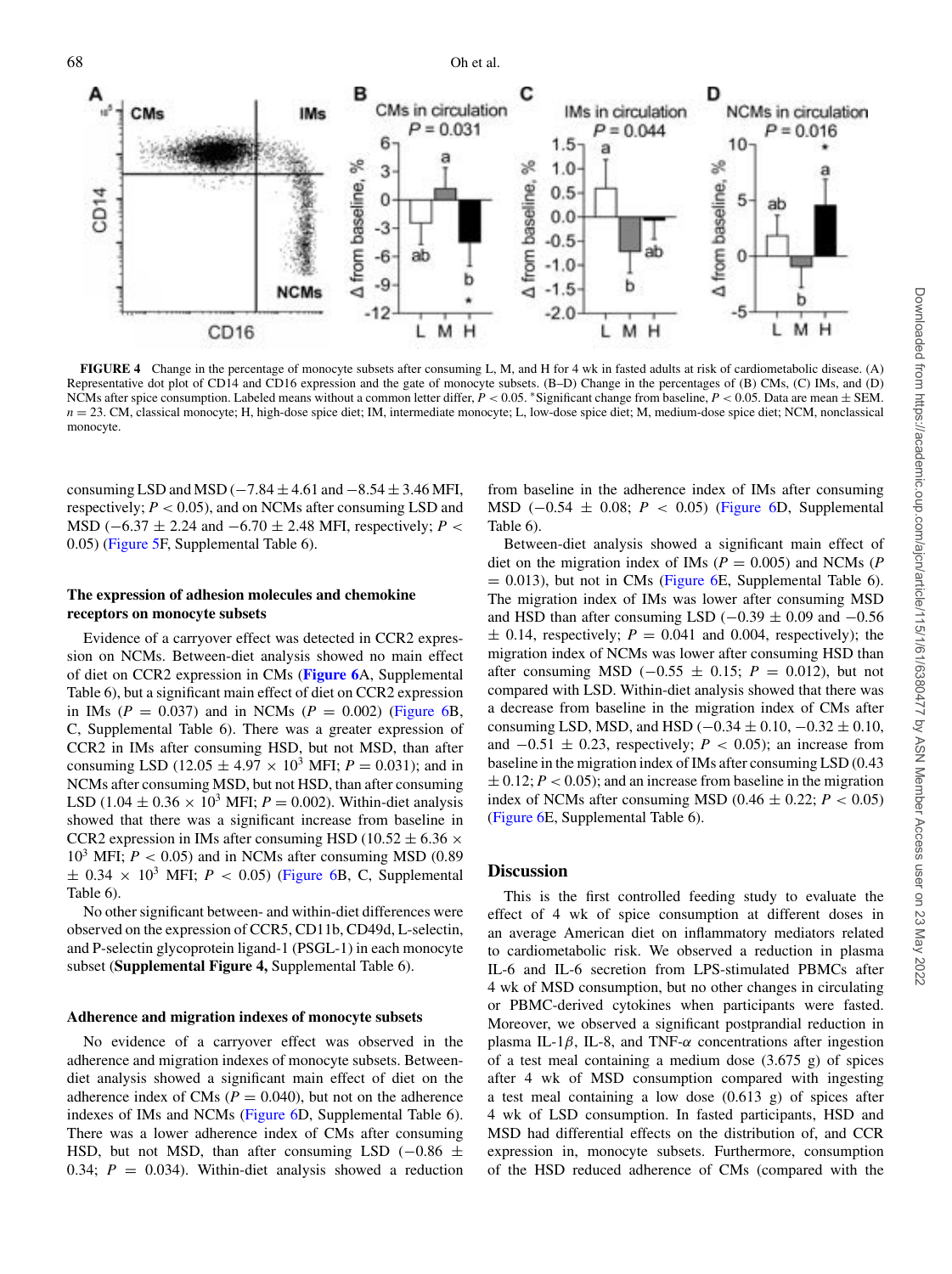<span id="page-8-0"></span>

**FIGURE 5** Correlation between the percentage of foamy monocytes and the expression of CD11c on total monocytes (A), CMs (B), IMs (C), and NCMs (D) and change in the percentage of foamy monocytes in monocyte subsets (E) and their surface expression of CD11c (F) after consuming L, M, and H for 4 wk in fasted adults at risk of cardiometabolic disease. Labeled means without a common letter differ, *P* < 0.05. ∗Significant change from baseline, *P* < 0.05. Data are mean  $\pm$  SEM.  $n = 12$ . CM, classical monocyte; H, high-dose spice diet; IM, intermediate monocyte; L, low-dose spice diet; M, medium-dose spice diet; MFI, mean fluorescence intensity; NCM, nonclassical monocyte.

LSD) and migration of IMs (compared with the LSD) and NCMs (compared with the MSD). Collectively, 4 wk of MSD consumption may reduce circulating IL-6 and blunt meal-induced proinflammatory cytokines in circulation, and modulate the phenotype and function of monocytes.

We previously demonstrated no effect of acute spice consumption (6 g) on postprandial plasma cytokine concentrations, but a robust effect of acute spice consumption (6 g) on IL-1 $\beta$ , IL-8, and TNF- $\alpha$  secretion from LPS-stimulated PBMCs when the spice blend was delivered in a high-saturated-fat, high-carbohydrate meal [\(16\)](#page-10-15). Findings from the current study and our previous work [\(16\)](#page-10-15) suggest 4 wk of MSD consumption diminishes postprandial plasma cytokine responses but the timing at which cytokines are measured in plasma in relation to meal ingestion may be a critical factor to consider. Plasma polyphenol concentrations reach their peak 3 h after consuming a polyphenol-rich beverage and return to fasting concentrations 6 h after meal consumption [\(38\)](#page-11-4). Our data support these findings and suggest circulating bioactive compounds in the MSD may mediate a beneficial effect during the postprandial period.

Monocytes invade the arterial wall during atherogenesis and drive disease progression [\(6\)](#page-10-5). Each monocyte subset exhibits distinct phenotypic and functional properties that contribute to inflammatory responses [\(8,](#page-10-7) [39–43\)](#page-11-5) and may play a role in atherogenesis. Based on the proatherogenic function of CMs observed in mice [\(44\)](#page-11-6) and humans [\(45\)](#page-11-7), CMs are hypothesized to be involved in the pathogenesis of CVD [\(44\)](#page-11-6). A higher percentage of IMs is observed in patients with atherosclerosis than in healthy controls, suggesting IMs may also be involved in the process of CVD development [\(14,](#page-10-13) [46\)](#page-11-8). We demonstrated that HSD consumption reduced the percentage of CMs compared with MSD, and MSD consumption reduced the percentage of IMs compared with LSD, suggesting that an MSD and HSD may influence the distribution of monocyte subsets with inflammatory potential. In contrast, we observed an increase in the percentage of NCMs after consuming an HSD compared with an MSD and baseline. Several studies report a proatherogenic role of NCMs in humans [\(47,](#page-11-9) [48\)](#page-11-10), whereas other studies report an atheroprotective role of NCMs in preclinical models [\(49,](#page-11-11) [50\)](#page-11-12). Additional studies are needed to determine if consuming an HSD reduces atherosclerotic risk via modulating the percentage of NCMs.

We observed that MSD consumption reduced the percentage of total foamy monocytes compared with baseline, and reduced CD11c expression on total monocytes, CMs, and NCMs compared with an HSD. Previous studies report an inhibitory effect of spice-derived bioactives, such as curcumin  $(51)$ , capsaicin  $(52)$ , and piperine  $(53)$ , on intracellular lipid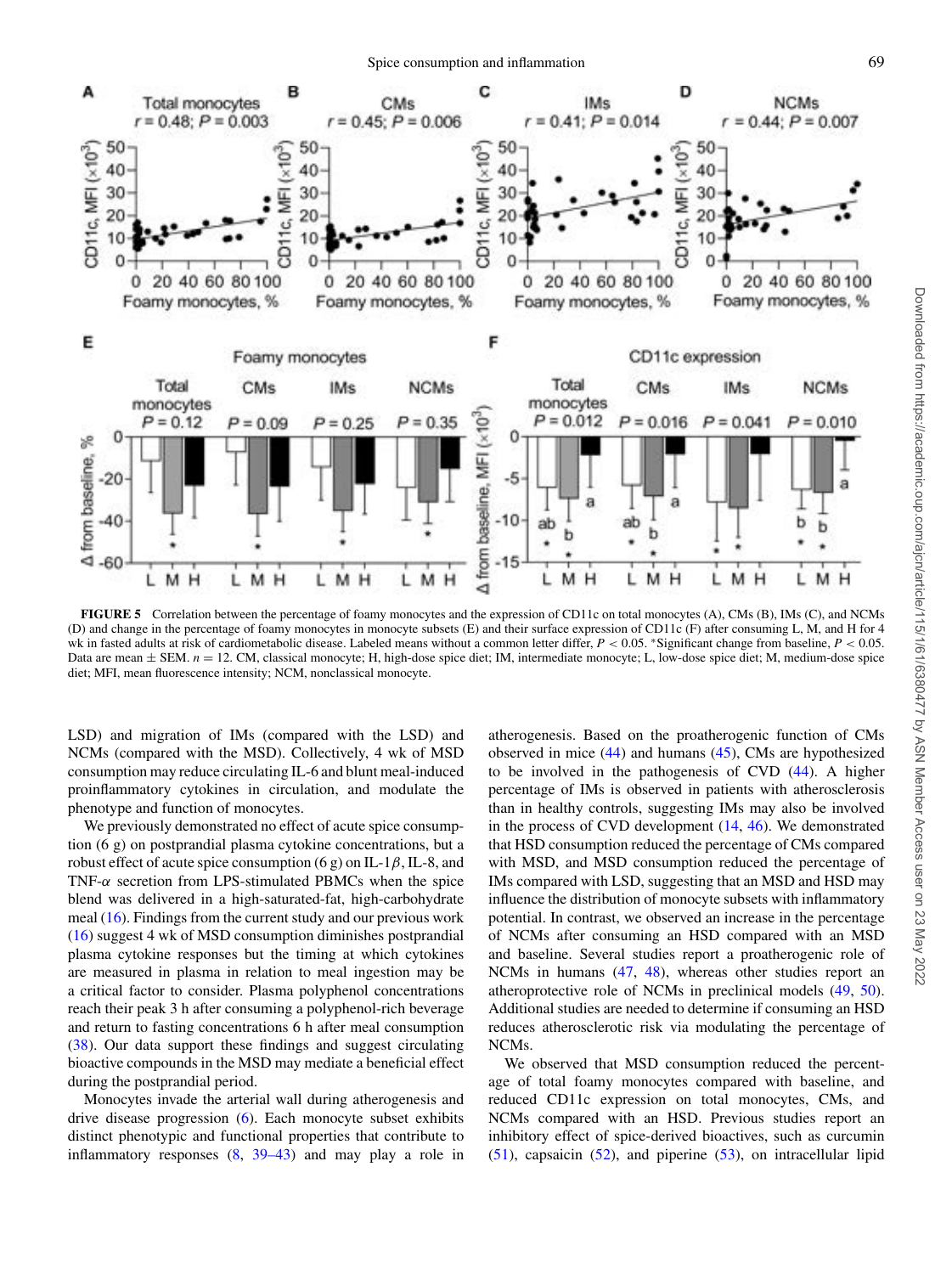<span id="page-9-0"></span>

**FIGURE 6** Change in the expression of CCR2 on CMs (A), IMs (B), and NCMs (C), in the adherence of monocyte subsets to HUVECs (D), and in the trans-endothelial migration of monocyte subsets through HUVECs (E) after consuming L, M, and H for 4 wk in fasted adults at risk of cardiometabolic disease. Labeled means without a common letter differ, *P* < 0.05. ∗Significant change from baseline,  $P < 0.05$ . Data are mean  $\pm$  SEM. CCR2,  $n = 23$ . Adherence and migration indexes,  $n = 6$ . CCR2, C-C chemokine receptor type 2; CM, classical monocyte; H, high-dose spice diet; HUVEC, human umbilical vein endothelial cell; IM, intermediate monocyte; L, low-dose spice diet; M, medium-dose spice diet; MFI, mean fluorescence intensity; NCM, nonclassical monocyte.

accumulation in THP-1 human monocytes and RAW 264.7 murine macrophages. However, the dose of spice needed to achieve any potential atheroprotective effect is unclear, because we observed differential effects of the MSD and HSD on the percentage of foamy monocytes, CD11c expression, and adhesion/migration of monocytes.

In a chronic low-grade inflammatory state, TNF- $\alpha$  activates vascular endothelial cells to produce MCP-1 [\(54,](#page-11-16) [55\)](#page-11-17). Monocytes are recruited to the site of vascular inflammation through CCR2, an MCP-1 receptor [\(56,](#page-11-18) [57\)](#page-11-19). We observed an increased CCR2 expression on IMs after HSD consumption and on NCMs

after MSD consumption. However, increased CCR2 expression on monocytes did not correspond to elevated adherence and migration into the subendothelial space, a crucial first step for atherogenesis [\(58\)](#page-11-20). We demonstrated HSD consumption reduced the adherence of CMs to HUVECs and trans-endothelial migration of IMs and NCMs. Previous in vitro studies reported that spice-derived bioactives, such as gingerenone A [\(59,](#page-11-21) [60\)](#page-11-22) and curcumin [\(61,](#page-11-23) [62\)](#page-11-24), attenuated adherence and/or migration of monocytes through vascular endothelial cells. The reduction in migration of CMs compared with baseline after consuming all 3 diets may be due to differences in the habitual diets of the participants compared with the meal plan developed for this study. Many adults in the United States do not meet the dietary recommendations for fruits and vegetables [\(63\)](#page-11-25); thus, our experimental diets likely included more fruits and vegetables than those the participants typically consume, which may have had a beneficial effect on monocyte migration.

Although a dose–response relation between phytochemical consumption and chronic disease risk is reported  $(64)$ , we observed differences between the MSD and HSD on proinflammatory cytokine concentrations, with MSD consumption conferring greater reduction than HSD consumption. There may be a nonlinear relation (e.g., U-shaped dose response) between spice consumption and inflammatory cytokine modulation. The HSD may have a high phenolic content with pro-oxidant activity that may induce oxidative stress either by generating reactive oxygen species or by inhibiting the antioxidant defense system [\(52\)](#page-11-14). Thus, it is plausible there is a dosage of bioactive compounds that is optimal in the MSD range (2.715–5.785 g/d), and the HSD may have higher concentrations of bioactives with counteractive effects. Additional studies are needed to test these hypotheses.

A major strength of our study is the controlled-feeding design that eliminated the influence of dietary factors other than spices on the endpoints measured. Moreover, this is the first study that we know of to examine the effect of multiple doses of longer-term (4 wk) spice consumption on inflammatory cytokines and the phenotype/function of monocyte subsets. Previous studies highlighted an association between monocyte subset distribution and the development of atherosclerosis and CVD  $(65)$ , and that dietary factors may modulate this relation  $(66)$ . Thus, studying the effect of dietary factors on each monocyte subset may clarify their role in the inflammatory process and atherosclerotic risk. A limitation of our study is that our spice blend included 24 different spices, thus the role of any individual spice on inflammatory outcomes cannot be determined. We also did not measure polyphenolic content in plasma, which may underlie the differences observed between the MSD and HSD on inflammatory outcomes and monocyte function. Furthermore, we only had 1 baseline visit after randomization, which limited our ability to definitively evaluate any carryover effect of the diets. Lastly, analysis of multiple outcomes may increase the likelihood of a type 1 error. Thus, these results need to be interpreted with caution and evaluated in subsequent studies.

In conclusion, incorporation of a medium (2.715–5.785 g/d) dosage of spices into an average American diet for 4 wk may reduce inflammatory cytokines and alter monocyte function, which may confer an atheroprotective effect. However, additional studies are needed to explore the mechanisms underlying the differences in inflammatory outcomes after consumption of an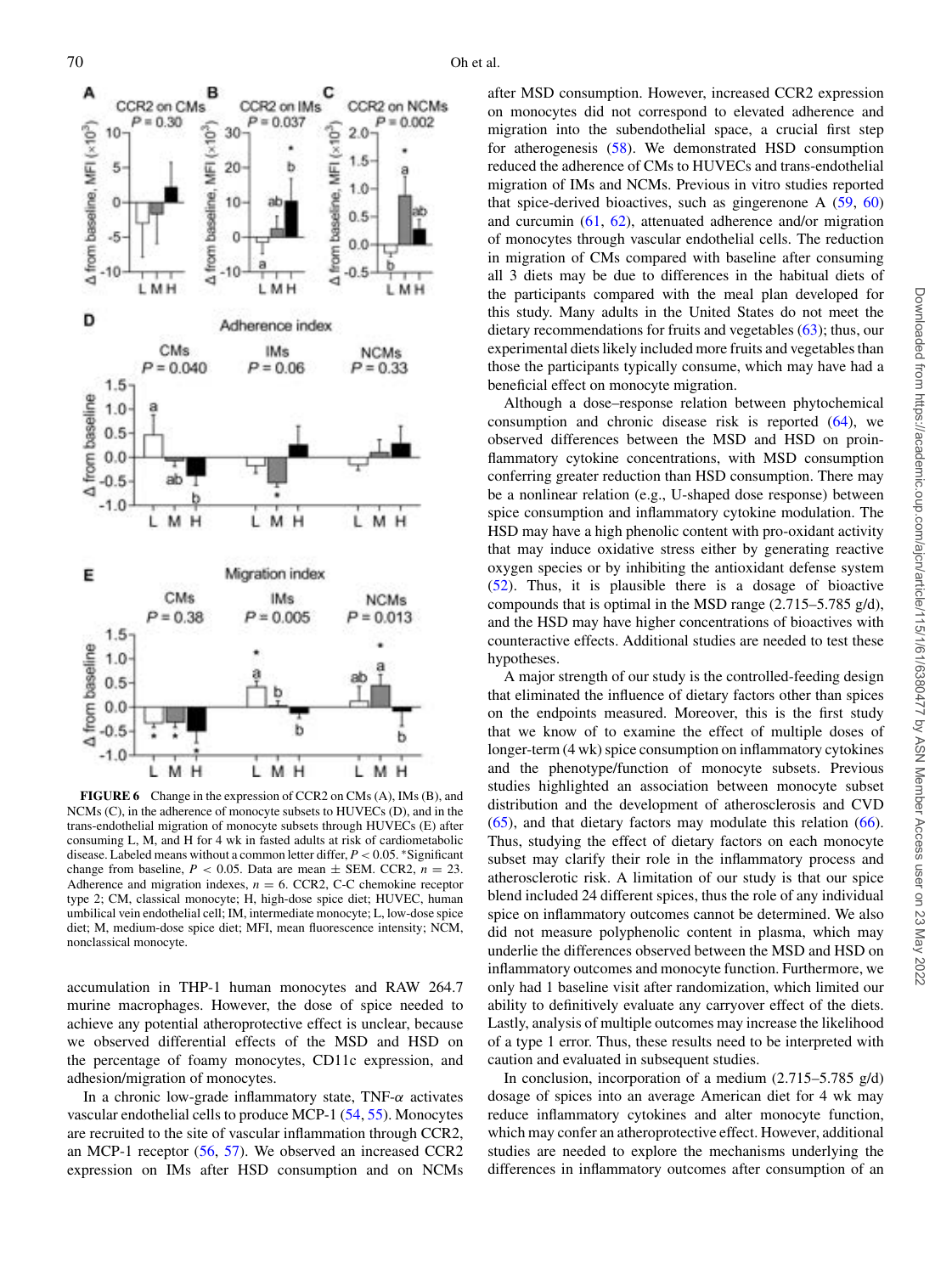MSD compared with an HSD, cytokine response kinetics in a fed compared with a fasted state, and how spice consumption alters monocyte phenotype and function.

We thank the staff at the Penn State Clinical Research Center for their assistance with data collection and the Penn State Flow Cytometry Facility, University Park, PA for technical support.

The authors' responsibilities were as follows—ESO, KSP, PMK-E, and CJR: designed the research; ESO and KSP: conducted the research and collected the data; ESO and CJR: participated in data analysis and interpretation and wrote the paper; CJR: had primary responsibility for the final content; and all authors read and approved the final manuscript. CJR and PMK-E received funding from McCormick Science Institute for the research reported in this article. ESO and KSP report no conflicts of interest.

## **Data Availability**

Data described in the article, code book, and analytic code will be made available upon request pending application and approval.

## **References**

- <span id="page-10-0"></span>1. Fryar CD, Carroll MD, Ogden CL. Prevalence of overweight, obesity, and severe obesity among adults aged 20 and over: United States, 1960– 1962 through 2015–2016. Hyattsville, MD: National Center for Health Statistics; 2018.
- <span id="page-10-1"></span>2. Hales CM, Carroll MD, Fryar CD, Ogden CL. Prevalence of obesity and severe obesity among adults: United States, 2017–2018. NCHS Data Brief, No. 360. Hyattsville, MD: National Center for Health Statistics; 2020.
- <span id="page-10-2"></span>3. Manna P, Jain SK. Obesity, oxidative stress, adipose tissue dysfunction, and the associated health risks: causes and therapeutic strategies. Metab Syndr Relat Disord 2015;13(10):423–44.
- <span id="page-10-3"></span>4. Ndumele CE, Matsushita K, Lazo M, Bello N, Blumenthal RS, Gerstenblith G, Nambi V, Ballantyne CM, Solomon SD, Selvin E, et al. Obesity and subtypes of incident cardiovascular disease. J Am Heart Assoc 2016;5(8):e003921.
- <span id="page-10-4"></span>5. Moroni F, Ammirati E, Norata GD, Magnoni M, Camici PG. The role of monocytes and macrophages in human atherosclerosis, plaque neoangiogenesis, and atherothrombosis. Mediators Inflamm 2019:7434376.
- <span id="page-10-5"></span>6. Randolph G. The fate of monocytes in atherosclerosis. J Thromb Haemost 2009;7:28–30.
- <span id="page-10-6"></span>7. Ziegler-Heitbrock L, Ancuta P, Crowe S, Dalod M, Grau V, Hart DN, Leenen PJM, Liu Y-J, MacPherson G, Randolph GJ, et al. Nomenclature of monocytes and dendritic cells in blood. Blood 2010;116(16): e74–e80.
- <span id="page-10-7"></span>8. Boyette LB, Macedo C, Hadi K, Elinoff BD, Walters JT, Ramaswami B, Chalasani G, Taboas JM, Lakkis FG, Metes DM. Phenotype, function, and differentiation potential of human monocyte subsets. PLoS One 2017;12(4):e0176460.
- <span id="page-10-8"></span>9. Kränkel N, Kuschnerus K, Madeddu P, Lüscher TF, Landmesser U. A novel flow cytometry-based assay to study leukocyte–endothelial cell interactions in vitro. Cytom A 2011;79(4):256–62.
- <span id="page-10-9"></span>10. Connaughton EP, Naicker S, Hanley SA, Slevin SM, Eykelenboom JK, Lowndes NF, O'Brien T, Ceredig R, Griffin MD, Dennedy MC. Phenotypic and functional heterogeneity of human intermediate monocytes based on HLA-DR expression. Immunol Cell Biol 2018;96(7):742–58.
- <span id="page-10-10"></span>11. Zawada AM, Rogacev KS, Rotter B, Winter P, Marell R-R, Fliser D, Heine GH. SuperSAGE evidence for CD14<sup>++</sup>CD16<sup>+</sup> monocytes as a third monocyte subset. Blood 2011;118(12):e50–e61.
- <span id="page-10-11"></span>12. Rogacev KS, Seiler S, Zawada AM, Reichart B, Herath E, Roth D, Ulrich C, Fliser D, Heine GH. CD14++CD16+ monocytes and cardiovascular outcome in patients with chronic kidney disease. Eur Heart J 2011;32(1):84–92.
- <span id="page-10-12"></span>13. Vlacil A-K, Schuett J, Schieffer B, Grote K. Variety matters: diverse functions of monocyte subtypes in vascular inflammation and atherogenesis. Vasc Pharmacol 2019;113:9–19.
- <span id="page-10-13"></span>14. Oh ES, Na M, Rogers CJ. The association between monocyte subsets and cardiometabolic disorders/cardiovascular disease: a systematic review and meta-analysis. Front Cardiovasc Med 2021;8:86.
- <span id="page-10-14"></span>15. Wu H, Ballantyne CM. PCSK9 inhibitors and foamy monocytes in familial hypercholesterolaemia. Nat Rev Cardiol 2017;14(7): 385–6.
- <span id="page-10-15"></span>16. Oh ES, Petersen KS, Kris-Etherton PM, Rogers CJ. Spices in a high-saturated-fat, high-carbohydrate meal reduce postprandial proinflammatory cytokine secretion in men with overweight or obesity: a 3-period, crossover, randomized controlled trial. J Nutr 2020;150(6):1600–9.
- <span id="page-10-16"></span>17. Kunnumakkara AB, Sailo BL, Banik K, Harsha C, Prasad S, Gupta SC, Bharti AC, Aggarwal BB. Chronic diseases, inflammation, and spices: how are they linked? J Transl Med 2018;16(1):14.
- <span id="page-10-17"></span>18. Hong J-W, Yang G-E, Kim YB, Eom SH, Lew J-H, Kang H. Antiinflammatory activity of cinnamon water extract *in vivo* and *in vitro* LPS-induced models. BMC Complement Altern Med 2012;12(1):237.
- <span id="page-10-18"></span>19. Joshi K, Awte S, Bhatnagar P, Walunj S, Gupta R, Joshi S, Sabharwal S, Bani S, Padalkar A. *Cinnamomum zeylanicum* extract inhibits proinflammatory cytokine TNF∝: *in vitro* and *in vivo* studies. Res Pharm Biotech 2010;2(2):14–21.
- <span id="page-10-19"></span>20. Jafari S, Sattari R, Ghavamzadeh S. Evaluation the effect of 50 and 100 mg doses of *Cuminum cyminum* essential oil on glycemic indices, insulin resistance and serum inflammatory factors on patients with diabetes type II: a double-blind randomized placebo-controlled clinical trial. J Tradit Complement Med 2017;7(3):332–8.
- <span id="page-10-20"></span>21. Arablou T, Aryaeian N, Valizadeh M, Sharifi F, Hosseini A, Djalali M. The effect of ginger consumption on glycemic status, lipid profile and some inflammatory markers in patients with type 2 diabetes mellitus. Int J Food Sci Nutr 2014;65(4):515–20.
- <span id="page-10-21"></span>22. Atashak S, Peeri M, Azarbayjani MA, Stannard SR, Haghighi MM. Obesity-related cardiovascular risk factors after long-term resistance training and ginger supplementation. J Sports Sci Med 2011;10(4): 685–91.
- <span id="page-10-22"></span>23. Petersen KS, Davis KM, Rogers CJ, Proctor DN, West SG, Kris-Etherton PM. Herbs and spices at a relatively high culinary dosage improves 24-hour ambulatory blood pressure in adults at risk of cardiometabolic diseases: a randomized, crossover, controlled-feeding study. Am J Clin Nutr 2021;114(6):1936–48.
- <span id="page-10-23"></span>24. Zare R, Heshmati F, Fallahzadeh H, Nadjarzadeh A. Effect of cumin powder on body composition and lipid profile in overweight and obese women. Complement Ther Clin Pract 2014;20(4): 297–301.
- 25. Chuengsamarn S, Rattanamongkolgul S, Phonrat B, Tungtrongchitr R, Jirawatnotai S. Reduction of atherogenic risk in patients with type 2 diabetes by curcuminoid extract: a randomized controlled trial. J Nutr Biochem 2014;25(2):144–50.
- 26. Mahluji S, Attari VE, Mobasseri M, Payahoo L, Ostadrahimi A, Golzari SE. Effects of ginger (*Zingiber officinale*) on plasma glucose level, HbA1c and insulin sensitivity in type 2 diabetic patients. Int J Food Sci Nutr 2013;64(6):682–6.
- <span id="page-10-25"></span>27. Khan A, Zaman G, Anderson RA. Bay leaves improve glucose and lipid profile of people with type 2 diabetes. J Clin Biochem Nutr 2009;44(1):52–6.
- 28. Nakayama H, Tsuge N, Sawada H, Masamura N, Yamada S, Satomi S, Higashi Y. A single consumption of curry improved postprandial endothelial function in healthy male subjects: a randomized, controlled crossover trial. Nutr J 2014;13(1):67.
- <span id="page-10-24"></span>29. Bendavid I, Lobo DN, Barazzoni R, Cederholm T, Coëffier M, de van der Schueren M, Fontaine E, Hiesmayr M, Laviano A, Pichard C, et al. The centenary of the Harris–Benedict equations: how to assess energy requirements best? Recommendations from the ESPEN expert group. Clin Nutr 2021;40(3):690–701.
- <span id="page-10-26"></span>30. Srinivasan K. Dietary spices as beneficial modulators of lipid profile in conditions of metabolic disorders and diseases. Food Funct 2013;4(4):503–21.
- <span id="page-10-27"></span>31. Lal AAS, Kumar T, Murthy PB, Pillai KS. Hypolipidemic effect of Coriandrum sativum L. in triton-induced hyperlipidemic rats. Indian J Exp Biol 2004;42(9):909–12.
- <span id="page-10-28"></span>32. Isbill J, Kandiah J, Khubchandani J. Use of ethnic spices by adults in the United States: an exploratory study. Health Promot Perspect 2018;8(1):33.
- <span id="page-10-29"></span>33. USDA ERS. Summary data on annual food imports, values and volume by food category and source country, 1999-2017. Version current 1 May 2018. [Internet]. [accessed 2021 May 2]. Available from: